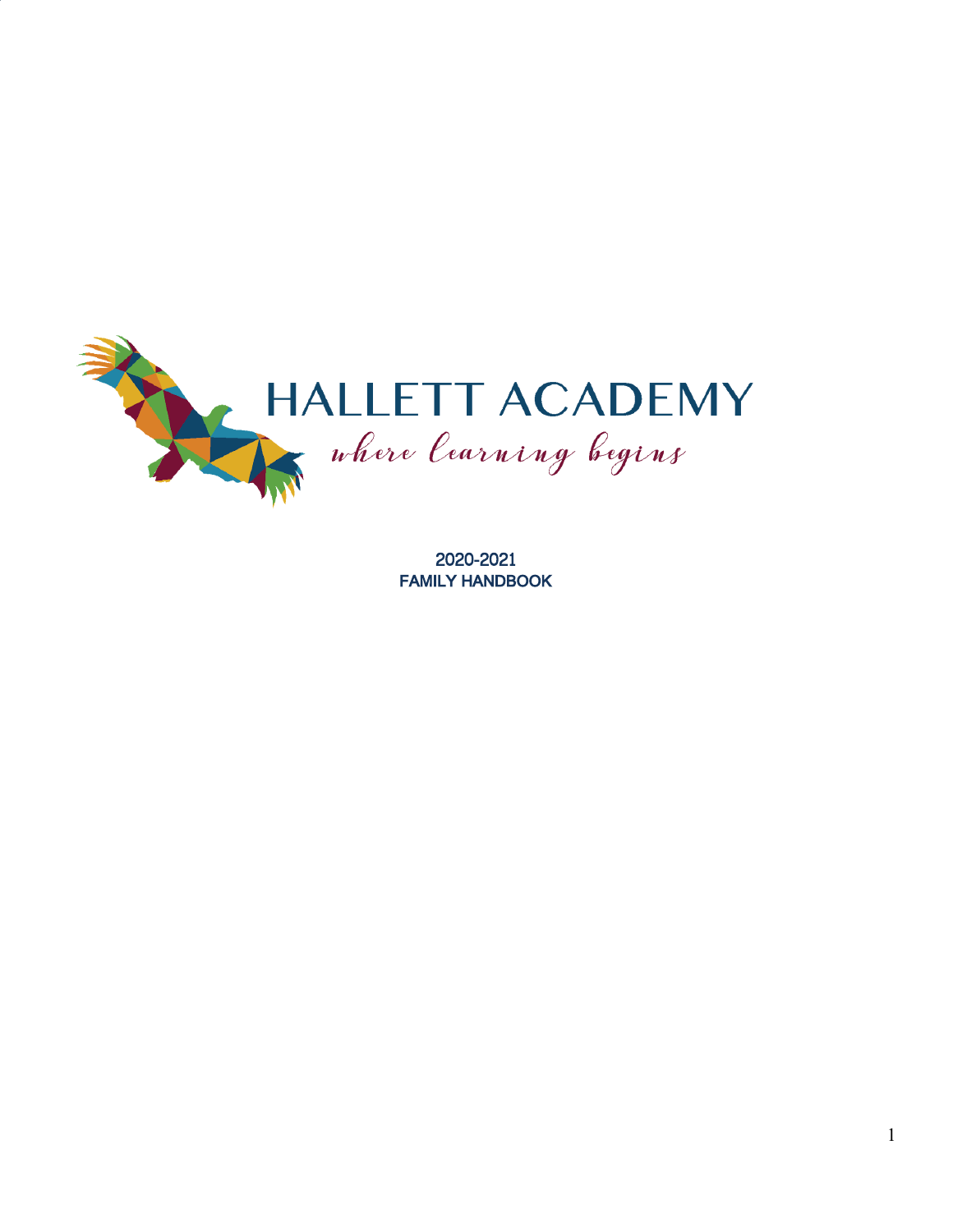# Table of Contents

| L. | <b>General Information</b>                           | 4  |
|----|------------------------------------------------------|----|
|    | A. Mission and Vision of Hallett Academy             |    |
|    | <b>B.</b> Core Values of Hallett Academy             |    |
|    | C. Common Expectations for all Students              |    |
|    | II. Community Contract                               | 5  |
| Ш. | <b>School Policies</b>                               | 6  |
|    | A. Absences                                          |    |
|    | <b>B.</b> Abuse                                      |    |
|    | C. Addressing Staff                                  |    |
|    | <b>D.</b> Appointments                               |    |
|    | E. Birthdays                                         |    |
|    | <b>F.</b> Copies of Student Records                  |    |
|    | <b>G.</b> Discipline                                 |    |
|    | H. Dismissal                                         |    |
|    | <b>Dress Code</b><br>Ι.                              | 7  |
|    | J. Drop Off                                          |    |
|    | <b>K.</b> Entering Classrooms                        |    |
|    | L. Family Educational Rights and Privacy Act (FERPA) |    |
|    | M. Field Trips                                       | 8  |
|    | N. Food                                              |    |
|    | <b>O.</b> Grievances and Appeals                     | 9  |
|    | P. Holidays                                          |    |
|    | Q. Homework                                          |    |
|    | <b>R.</b> Illness and Medication                     |    |
|    | S. ECE and Kindergarten Tuition                      |    |
|    | <b>T</b> Late Arrivals                               |    |
|    | <b>U.</b> Late Pick-Ups During Dismissal             |    |
|    | V. Lost and Found                                    | 10 |
|    | <b>W.</b> Promotion Criteria for Each Grade          |    |
|    | X. School Calendar                                   | 11 |
|    | Y. School Closings                                   |    |
|    | Z. Special Education                                 | 12 |
|    | AA.<br><b>Standards Based Report Cards</b>           |    |
|    | BB.<br><b>Telephone Use</b>                          |    |
|    | CC.<br><b>Visitors</b>                               |    |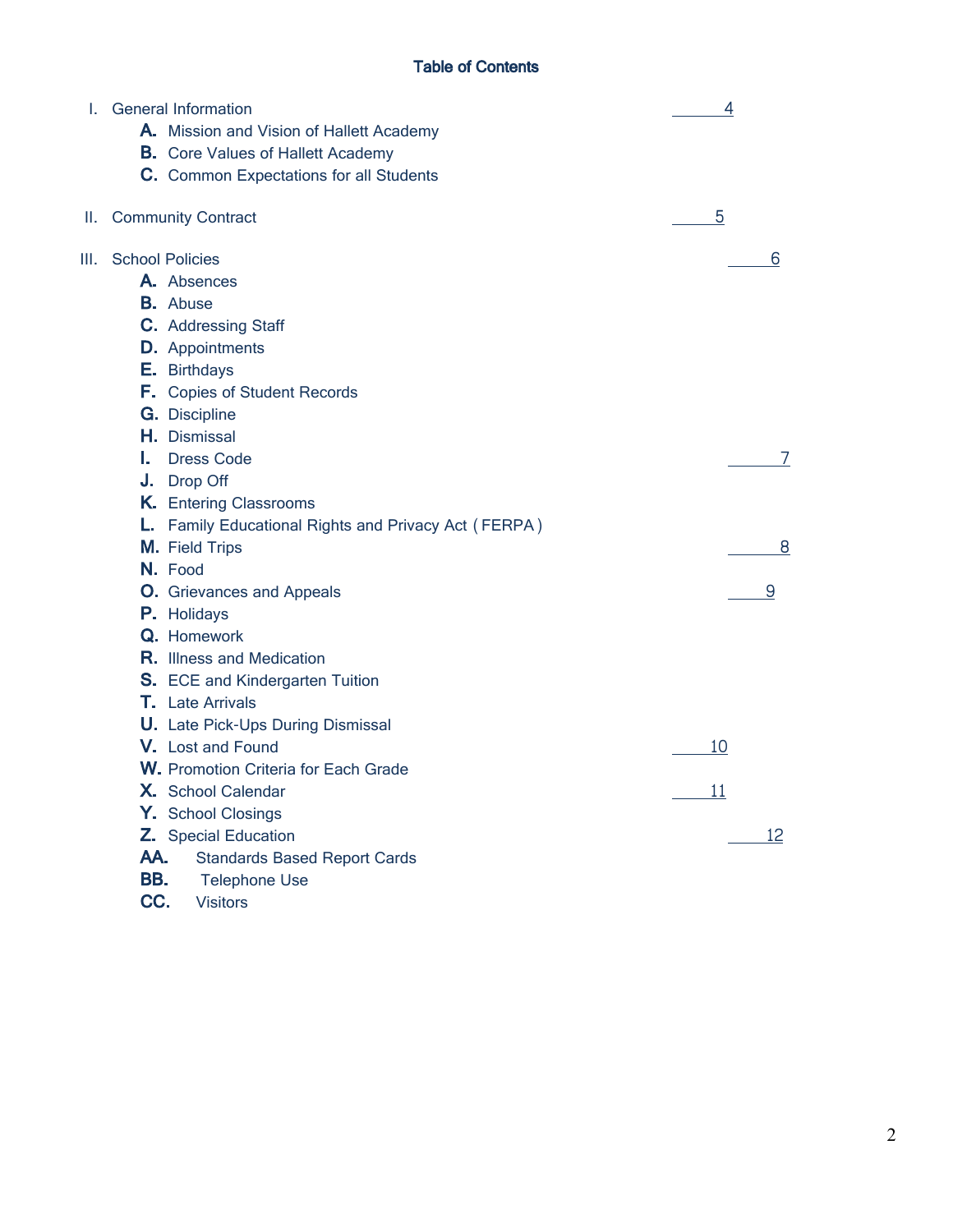## GENERAL INFORMATION

### A. HALLETT ACADEMY's Mission and Vision

Hallett Academy provides a balanced education of academic and social-emotional competencies in a safe, positive, and inclusive learning environment. We believe that every student deserves learning experiences that promote a sense of wonder, joy and success.

### B. HALLETT ACADEMY's Core Values

Success in life is more than performing well academically. Social emotional intelligence, and the capacity to connect with others are also important. As we work to help students form excellent academic habits and understandings, we also focus our teaching on the values that will guide our students to lead balanced lives. HALLETT ACADEMY's Core Values serve as a guide to the way we show up, at our school, with the intent to consistently demonstrate these values beyond the classroom. HALLETT ACADEMY's core values form the acronym HAWKS and are defined as follows:

Honor: At HALLETT ACADEMY, we seek to know and be in relationship with each other. We make others feel welcome and respected, and take care of each other physically and emotionally. We have a deep sense of belonging together in our school community

Accountability: At HALLETT ACADEMY, we stand up for our own ideas without hurting others or negating their ideas. We think for ourselves, even in the face of peer pressure. We understand that our individual choices affect the entire school community. We accept the consequences that come from our choices, and learn from mistakes so we do not repeat them.

Wonder: At HALLETT ACADEMY, we are compelled to explore new ideas, concepts and situations, without expecting an external reward.

Knowledge: At HALLETT ACADEMY, we make a constant and earnest effort to work in harmony to achieve common goals. We are comfortable raising questions and testing our thoughts through brainstorming and discussion..

Self-control: At HALLETT ACADEMY, we choose our words carefully, and make appropriate decisions about our actions. We do what is necessary and reasonable without being told to do so, and even when we want to make a different choice.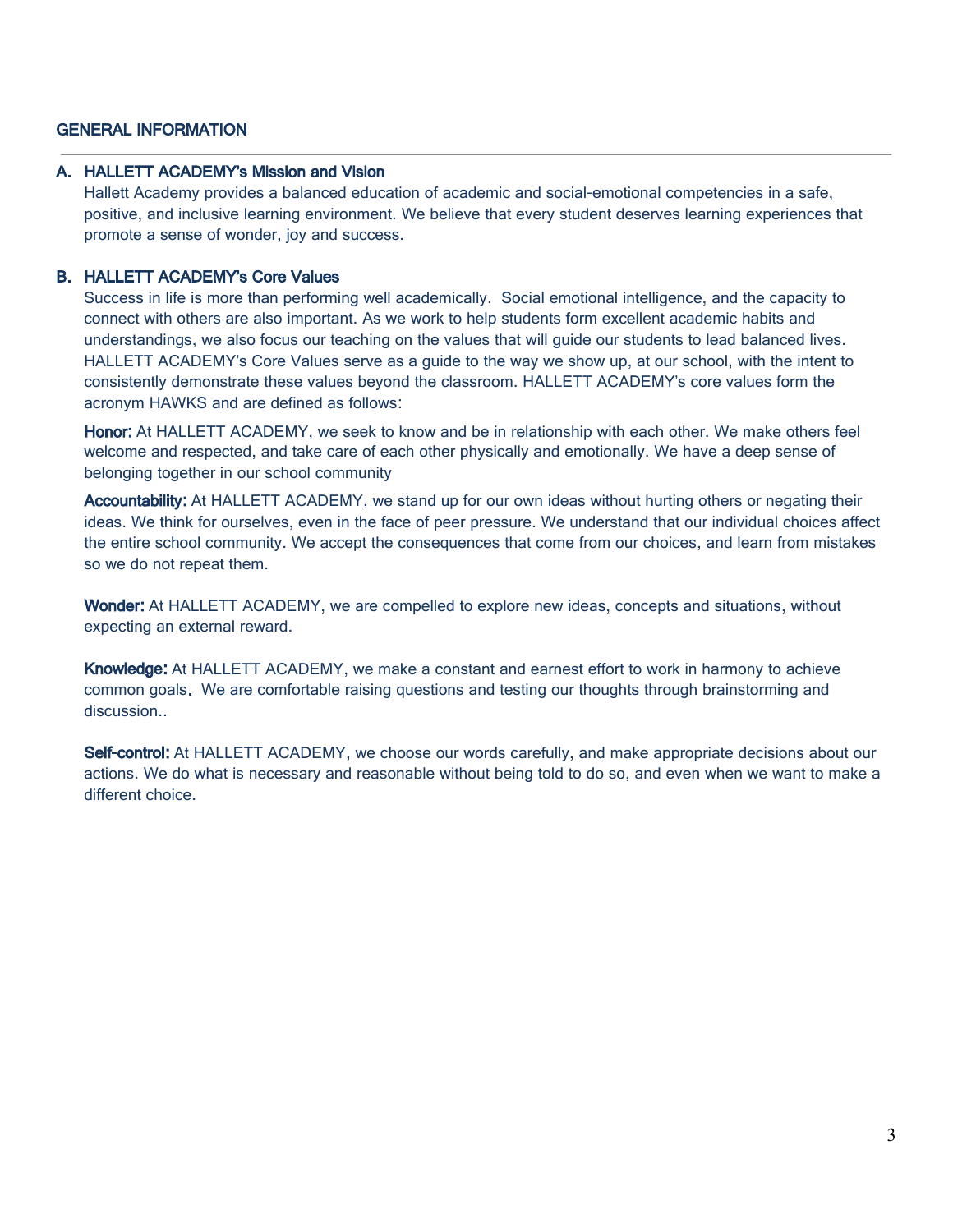## COMMUNITY CONTRACT

HALLETT ACADEMY provides a balanced education of academic and social-emotional competencies in a safe, positive, and inclusive learning environment. We believe that every student deserves learning experiences that promote a sense of wonder, joy and success.

## As a team member of HALLETT ACADEMY, I commit to:

- Provide students with a safe, positive, and inclusive learning environment.
- Hold high expectations for students, believing that all students are capable of success.
- Share information and resources with families that will support student learning.
- Be a lead learner, implementing best instructional practices.
- Be direct and respectful in communication with all members of the HALLETT ACADEMY community.

#### Team Member Signature\_\_\_\_\_\_\_\_\_\_\_\_\_\_\_\_\_\_\_\_\_\_\_\_\_\_\_\_\_\_\_\_\_\_\_\_\_\_\_\_\_\_\_\_\_\_\_\_\_\_\_\_

#### As a family member /caring adult at HALLETT ACADEMY, I commit to:

- Work with HALLETT ACADEMY team members (teachers, paraprofessionals, support partners) to support my child's learning and development.
- Be direct and respectful in communication with all members of the HALLETT ACADEMY community.
- Attend all essential school meetings.
- Support HALLETT ACADEMY's behavioral policy.
- Ensure that my child maintains a minimum of 95% attendance and is on time each day.
- Ensure that a responsible adult picks up my child from school each day.

#### Parent/Caring Adult Signature

### As a student at HALLETT ACADEMY, I promise to:

- Participate in class.
- Arrive at school on time.
- Complete all my assignments.
- Respect other peoples' bodies and feelings.
- Not interrupt other students' learning.
- Take advantage of extended learning opportunities made available.
- Follow directions given by HALLETT ACADEMY team members.
- Accept responsibility for my choices and actions.

Student Signature

### SCHOOL POLICIES

#### A. Absences

A family member/caring adult should alert the school if your child will be absent. Absences may be excused (with a doctor's note or similar document) or unexcused. Four unexcused absences in one month or ten in a year can cause a student to be considered truant.

#### B. Abuse

HALLETT ACADEMY team members are mandated reporters and as such, are required to report any "reasonable suspicion" of child abuse or neglect.

### C. Addressing Team Members

Team members at HALLETT ACADEMY will share with you what they preferred to be called.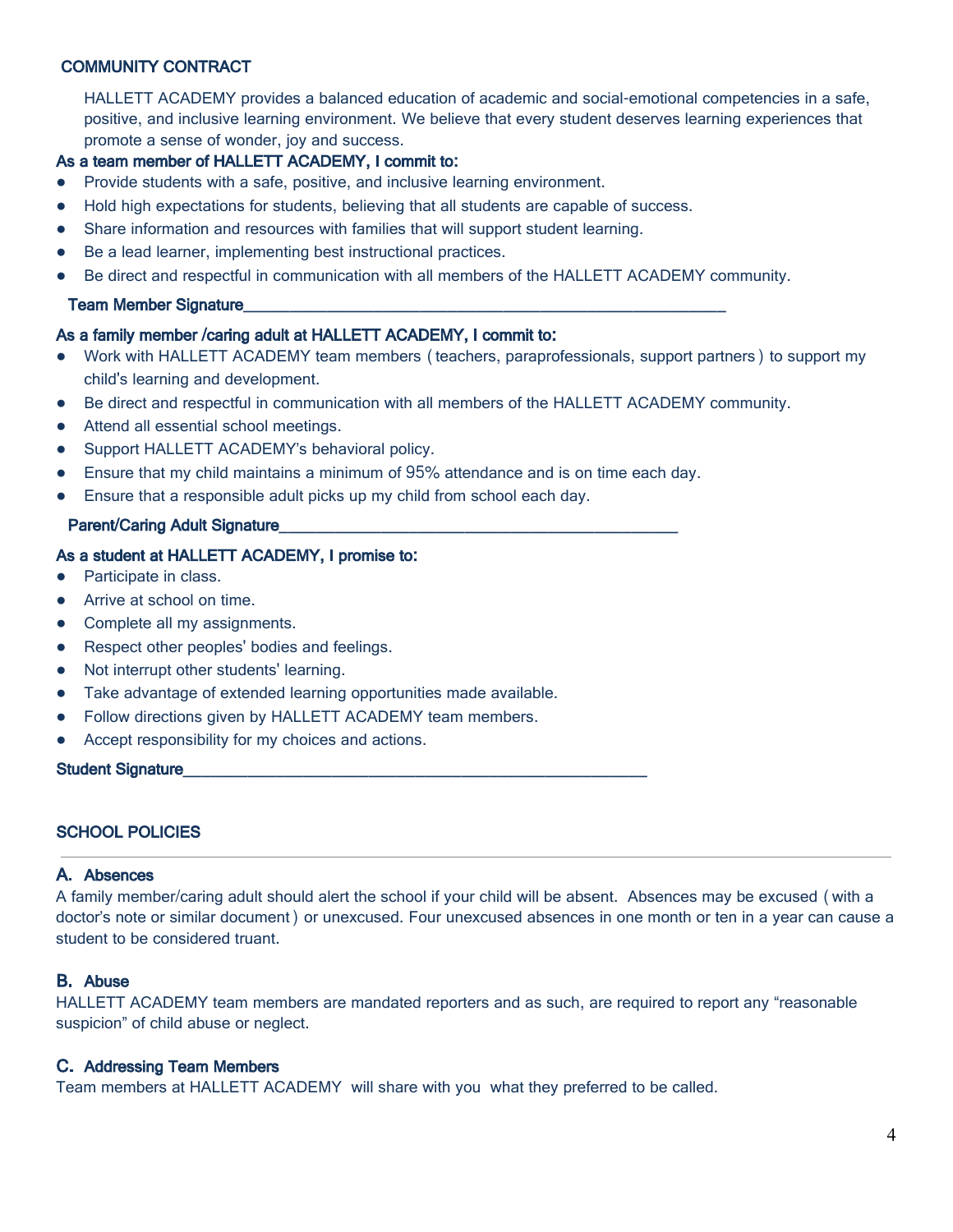## D. Appointments

All HALLETT ACADEMY team members are available for meetings. We request that you make an appointment as not to disrupt the learning of students. The Office Manager can help you schedule an appointment. Parents/Guardians may also request appointments to sit in and observe classroom lessons in their child's class.

School leaders and support partners are available for meetings also. If you have a pressing matter, we request that you make an appointment so that focused, uninterrupted time can be devoted to your concern. These can be scheduled with the Office Manager.

You may also contact team members via email. First name Last name@dpsk12.org

## E. Birthdays

Student birthdays will be celebrated in a communal event each month, hosted and designed by HALLETT ACADEMY team members. We will not host individual birthday parties for students.

### F. Copies of Student Records and Face to Face Letters

Student records will be copied with 72 hours advance notice on business days. Face to face letters, and any other requested documentation, will be printed with 72 hour notice, on business days.

### G. Discipline

HALLETT ACADEMY has a discipline policy that families and students should understand and follow.

### H. Dismissal

Family members/ caring adults need to inform classroom teachers about how student pick-up will be handled. (i.e. babysitter picks up student; student goes home by him or herself, etc.)

- Students are expected to leave the school premises immediately following dismissal. For students who travel to and from school without adult supervision, parents are responsible for ensuring safe travel outside of the school building.
- Students will only be released to individuals listed on HALLETT ACADEMY's Release Form. Students will only be dismissed early if the school has been notified by the child's parent/guardian listed. Once notified we will only release to those individuals listed on the emergency contact sheet.

### I. Dress Code

Students may wear what they please as long as the standard of dress does not pose a threat to public or personal safety or health, and must not be disruptive of or distracting to classroom activities or student behavior. Student dress and personal appearance should meet reasonable standards of cleanliness, safety and respect for self and others. HALLETT ACADEMY spirit wear can be purchased through Image We Print : t-shirts, baseball shirts, and zip up hoodies are available in a bundle for \$50. Every student who attends HALLETT ACADEMY is given a HALLETT ACADEMY t-shirt to keep.

### J. Drop off

Family member/ caring adult may escort children into the building. If you need to speak with the teacher to share your questions, comments or concerns, please schedule some time to have that conversation, with the Office Manager. Family members/ caring adults who wish to pass beyond the front desk must sign in and get a visitor's pass from the main office.

### K. Entering Classrooms

Students will be escorted into the building from the playground by their homeroom teacher at 8:40 a.m. In case of inclement weather, students can enter the building at 8:15 a.m. All students grades K-5 will enter the auditorium and be greeted by their teacher. ECE students are permitted to enter classrooms as early as 8:15 a.m.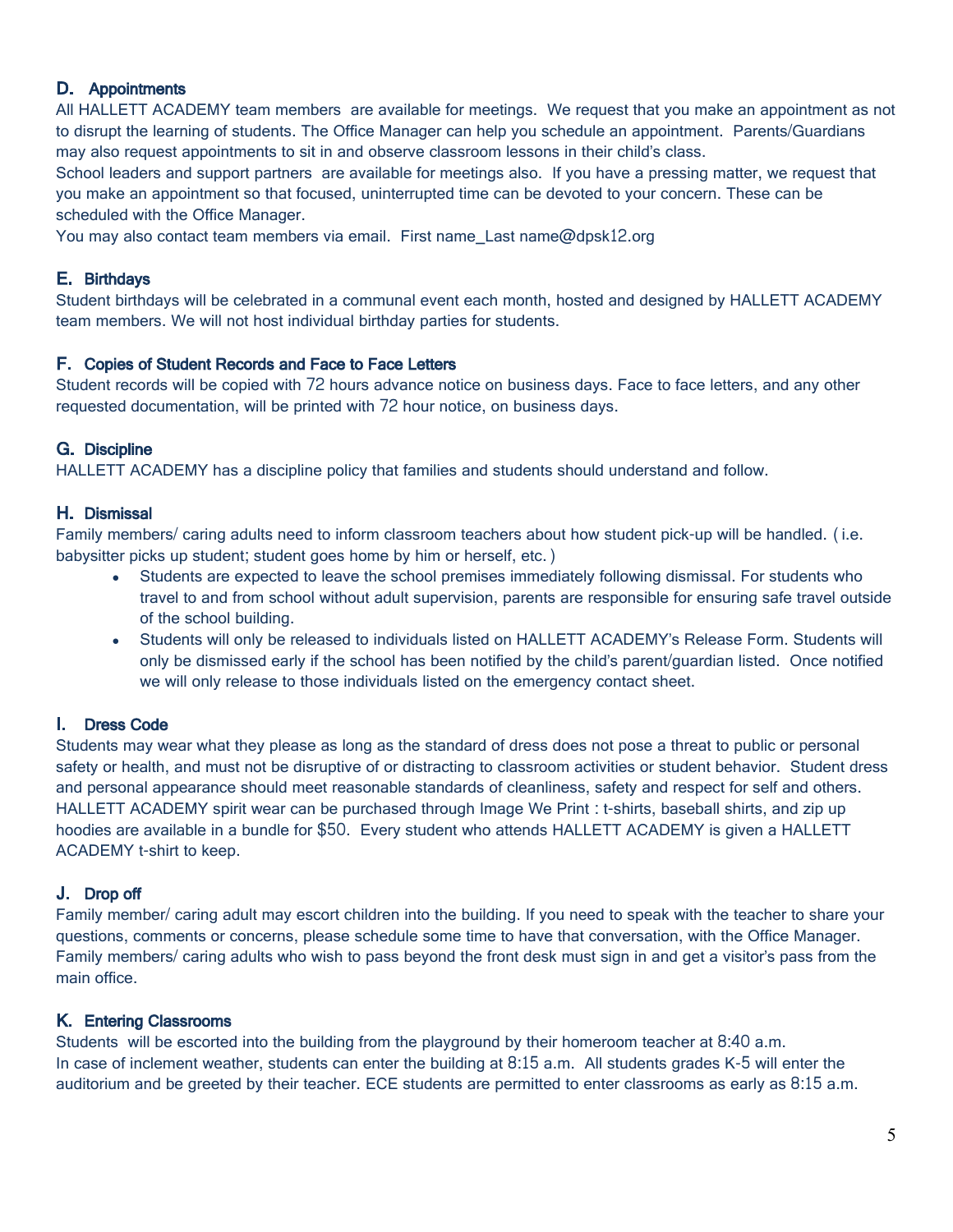# L. Family Educational Rights and Privacy Act (FERPA)

The Family Educational Rights and Privacy Act (FERPA), a Federal law, requires that HALLETT ACADEMY obtain your written consent prior to the disclosure of personally identifiable directory information from your child's education records. The primary purpose of directory information is to allow HALLETT ACADEMY to include this type of information from your child's education records in certain school publications. Examples include:

- A playbill, showing your student's role in a drama production;
- The annual yearbook;
- Recognition lists; attendance, core values
- Graduation programs; and
- Sports activity sheets, such as for basketball, showing weight and height of team members.
- Parent contact booklet for carpooling, playdates, etc.

HALLETT ACADEMY has designated the following information as directory information:

- Student's name
- **Address**
- Telephone listing
- Electronic mail address
- Photograph
- Date and place of birth
- **Dates of attendance**
- Grade level

<sup>1</sup> These laws are: Section 9528 of the ESEA (20 U.S.C. 7908), as amended by the No Child Left Behind Act of 2001 (P.L. 107-110), the education bill, and 10 U.S.C. 503, as amended by section 544, the National Defense Authorization Act for Fiscal Year 2002 (P.L. 107-107), the legislation that provides funding for the Nation's armed forces.

# M. Field Trips

Students will be taking many field trips this year. In order to be able to attend trips, students must be able to follow the directions of all adults who work at HALLETT ACADEMY at all times, as any one of us may be responsible for their safety. If we have reason to believe your child may not properly follow all directions, your child will not be allowed to attend the trip.

All trip chaperones MUST complete a background check 10 days prior to the field trip per the DPS requirement. Please see Yvonne Archibeque in the front office to complete this.

If you are a trip chaperone, please understand that your child/group must meet the same behavioral/work expectations on the trip as all HALLETT ACADEMY students, and should not have special privileges, including trips to gift shops, food vendors, etc. Non-HALLETT ACADEMY minors are not permitted to attend field trips.

### N. Food

Denver Public Schools and HALLETT ACADEMY are committed to providing nutritious meals. We recognize that well-nourished students are better equipped to learn. Breakfast is provided to all DPS students for free. The cost of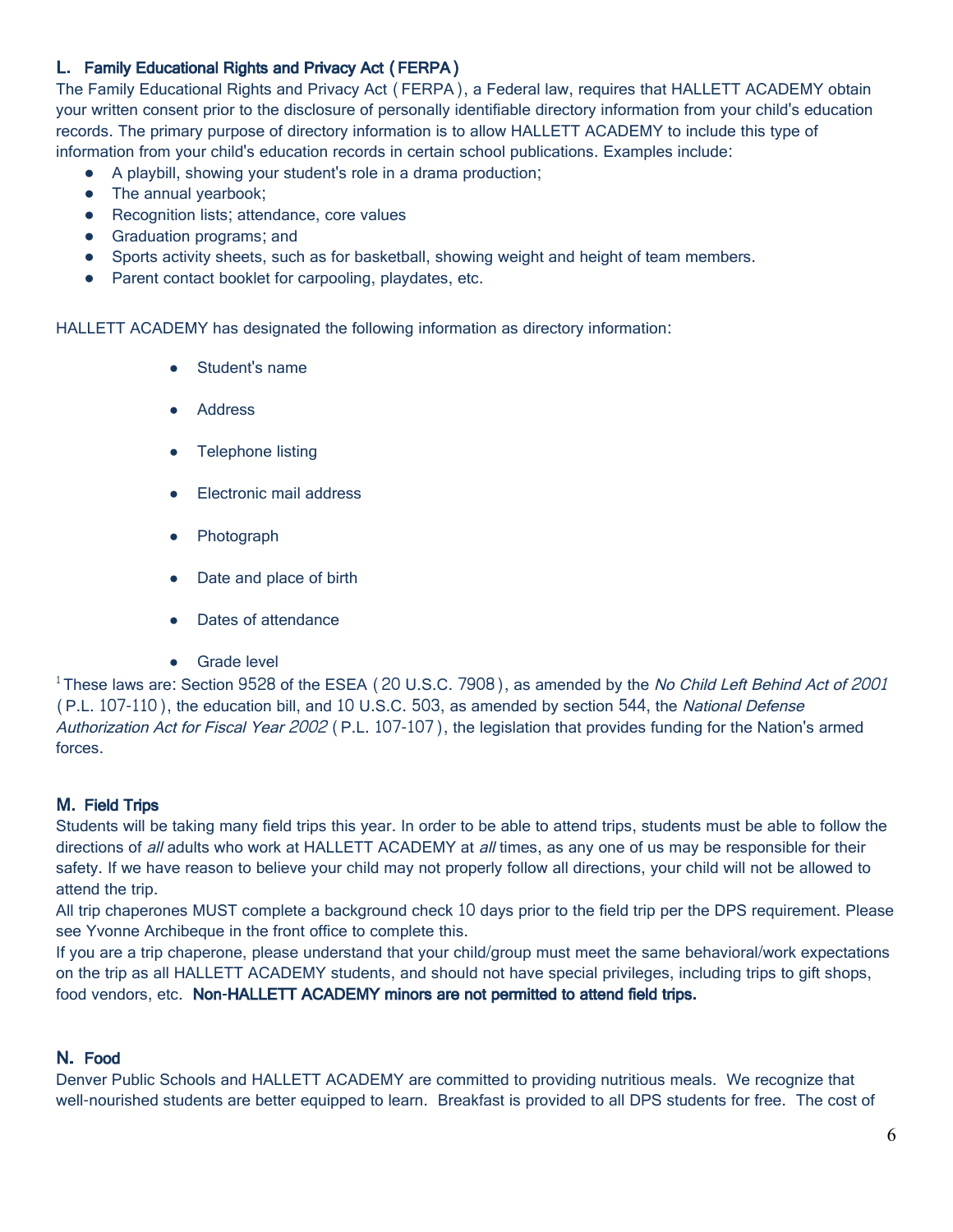student lunch is \$2.00. You may pay for lunch online by setting up an account at MySchoolBucks. Any student who forgets or loses his/her money, may charge up to \$6.oo, a written notice will be given to the student to notify the parent/guardian.

Families are always welcome to pack their own lunches.

## O. Grievances and Appeals

Any individual or group (composed of parents, students, or employees of any of the schools) may bring complaints to the School Leaders of HALLETT ACADEMY. When complaints concern the behavior of a teacher, leader, or other employee or agent of HALLETT ACADEMY, that person should be identified, and the complaint should state whether the issue has been discussed with that person. In general, those filing a complaint are expected to first discuss their concern with the other persons involved. An exception to this rule is when the complaint concerns allegations of illegal harassment. In that case, discussing the issue with the alleged harasser is not required. Complaints should be discussed with the Principal before being brought before the Family and Community Engagement Office. Emergency issues will be dealt with on an as-needed basis. Every effort will be made to respectfully address each matter to the satisfaction of the individual or group that presented the complaint.

## P. Holidays

HALLETT ACADEMY classrooms will host holiday celebrations at the end of the school day. Classroom teachers will send communication regarding the time, needed supplies, and any other pertinent information.

### Q. Homework

Homework at HALLETT ACADEMY is designed to support learning in the classroom and provide children with independent practice. Students and parents should work together to ensure that this is completed.

### R. Illness and Medication

Students who are not feeling well can notify their teacher and may be sent to the school nurse if they appear ill. Students may be allowed to rest and return to class. If they are seriously ill, parents will be called to pick the child up from school. A child may not come to school if they have an illness that reasonably appears to be contagious. Except for students with a Treatment Plan for a severe allergy or similar life-threatening condition, students are not allowed to have medication with them in their classrooms. Students with a Treatment Plan allowing them to self-administer medication must be responsible for complying with that Plan. If a student has a prescription or other medication that needs to be administered during the day, parents/guardians need to send a note with the medication, which must be turned over to the office upon entering the building. This includes prescription inhalers and non-prescription medications such as cough drops.

# S. Kindergarten Tuition

HALLETT ACADEMY only offers a full day Kindergarten program and we will follow the DPS tuition rate model which calculates payments based on household monthly gross income.

Parents can pay month-to-month via check or money order. A payment schedule will be posted on the school calendar.

# T. Late Arrivals

Students must be in class at 9:00 a.m.. Any student arriving after 9:00 a.m. will be marked tardy.

### U. Late Pick-Ups During Dismissal

Parents are responsible for coordinating pick-up of students each day.

Children that are not going home on their own must have an adult waiting for them by the time of dismissal. No students will be allowed to wait for pick up outside the school.

Parents are responsible for ensuring that after-school centers pick up on time each day.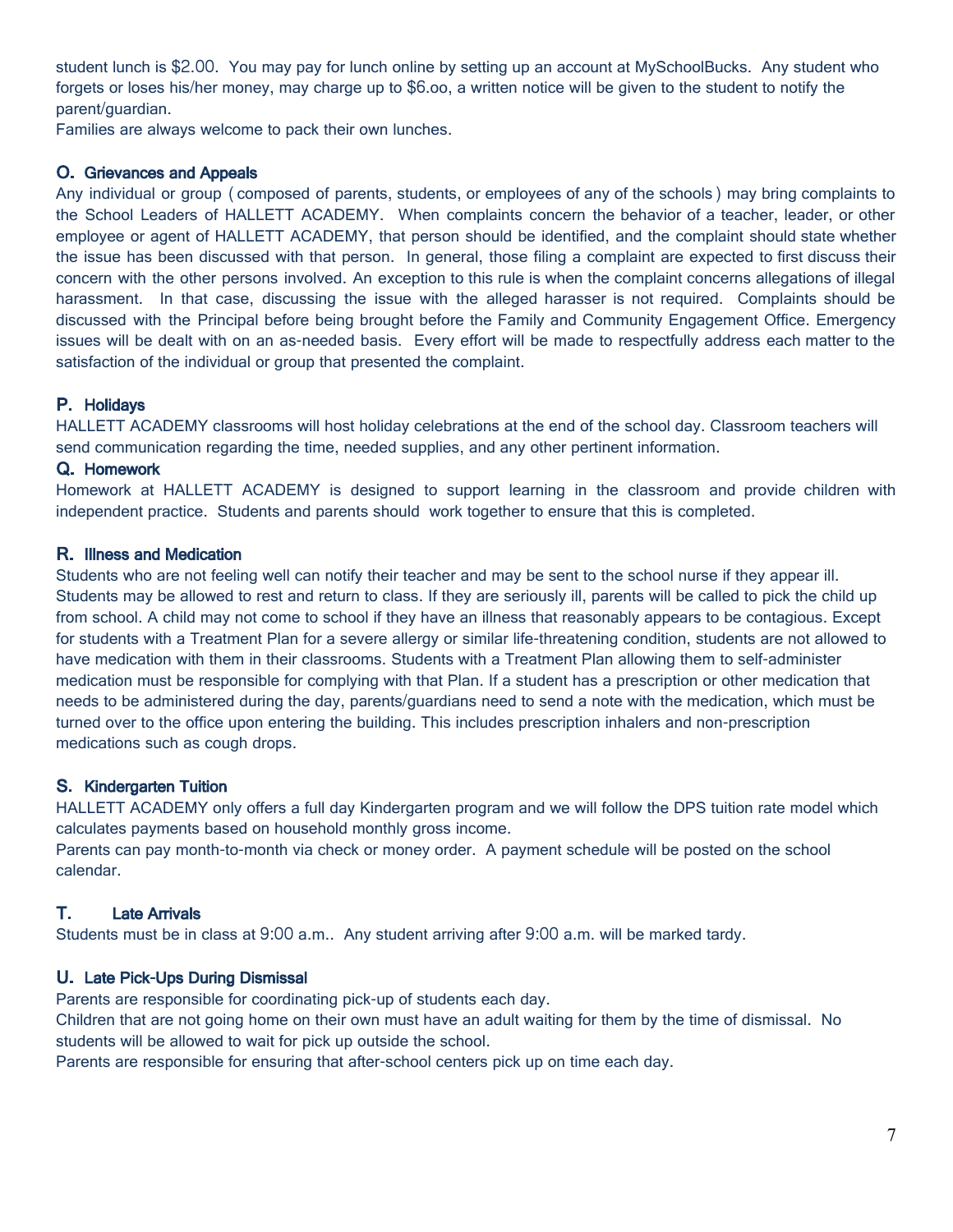# V. Lost and Found

Due to an overwhelming amount of clothing items in lost and founds that go unclaimed , we will donate all lost and found items to charity every 2 weeks.

Label your child's clothing. If your child has lost an article of clothing at school, come in to check for it the same day or the next day at the latest.

### W. Promotion Criteria for Each Grade

The Principal makes final decisions on all promotions and retentions, and can in specific situations make exceptions to the protocol below if she/he deems fit.

### Grades K-5

Promotion will be based on meeting the following criteria:

- a. Maintains 90% or higher attendance.
- b. Meets HALLETT ACADEMY grade level standards as determined by class work, homework, and standardized test scores (in appropriate grades).
- c. Meets social development standards:
	- Follows classroom and school rules appropriately.
	- Makes age appropriate decisions.
	- Forms age appropriate relationships.

## X. School Calendar

HALLETT ACADEMY's yearly school calendar is the same as the Denver Public Schools yearly calendar. Families are expected to review the calendar carefully and ensure that students attend each day.

### Y. School Closings and Delays

HALLETT ACADEMY will follow all Denver Public Schools decisions on school closings and delays unless otherwise notified. Please monitor local media outlets for school closings/delays information.

### Z. Special Education

The Individuals with Disabilities Act (IDEA) requires appropriate services to be administered in the "least restrictive environment." Students with IEPs are included in the classroom to the fullest extent possible and teachers are obligated to make accommodations and modifications to meet the needs of the child. Additionally, students with 504 Accommodation Plans that detail specific accommodations for the regular education classroom are included in this process.

The responsibilities of teachers in this regard are:

- To be aware of which students have IEP's or 504 plans
- To be familiar with the accommodations listed in IEP's and 504 plans
- To provide the appropriate modifications and accommodations.
- Attend and be an active participant in IEP meetings.

Students can be referred for special education testing after the team of teachers have attempted to provide intensive differentiated instruction within the regular education program. Before referring a student for special education testing, teachers must collaboratively develop an intervention plan. If the student does not show adequate growth through the intervention plan, the student may be referred for special education testing. Families will be notified in all cases of special education referral.